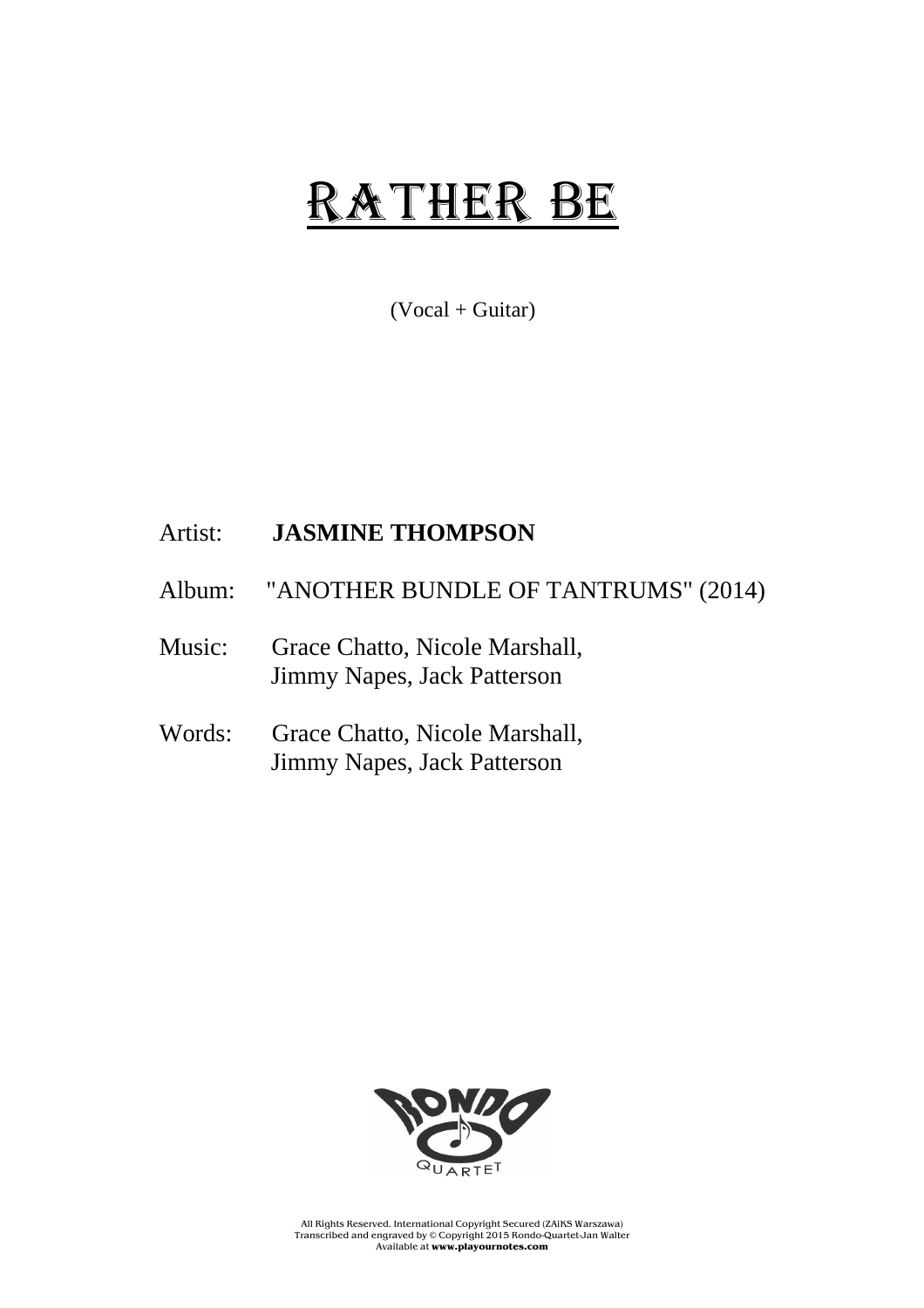1

## RATHER BE

## from "ANOTHER BUNDLE OF TANTRUMS" (2014)

Music and Words by Grace Chatto, Nicole Marshall, Jimmy Napes, Jack Patterson JASMINE THOMPSON